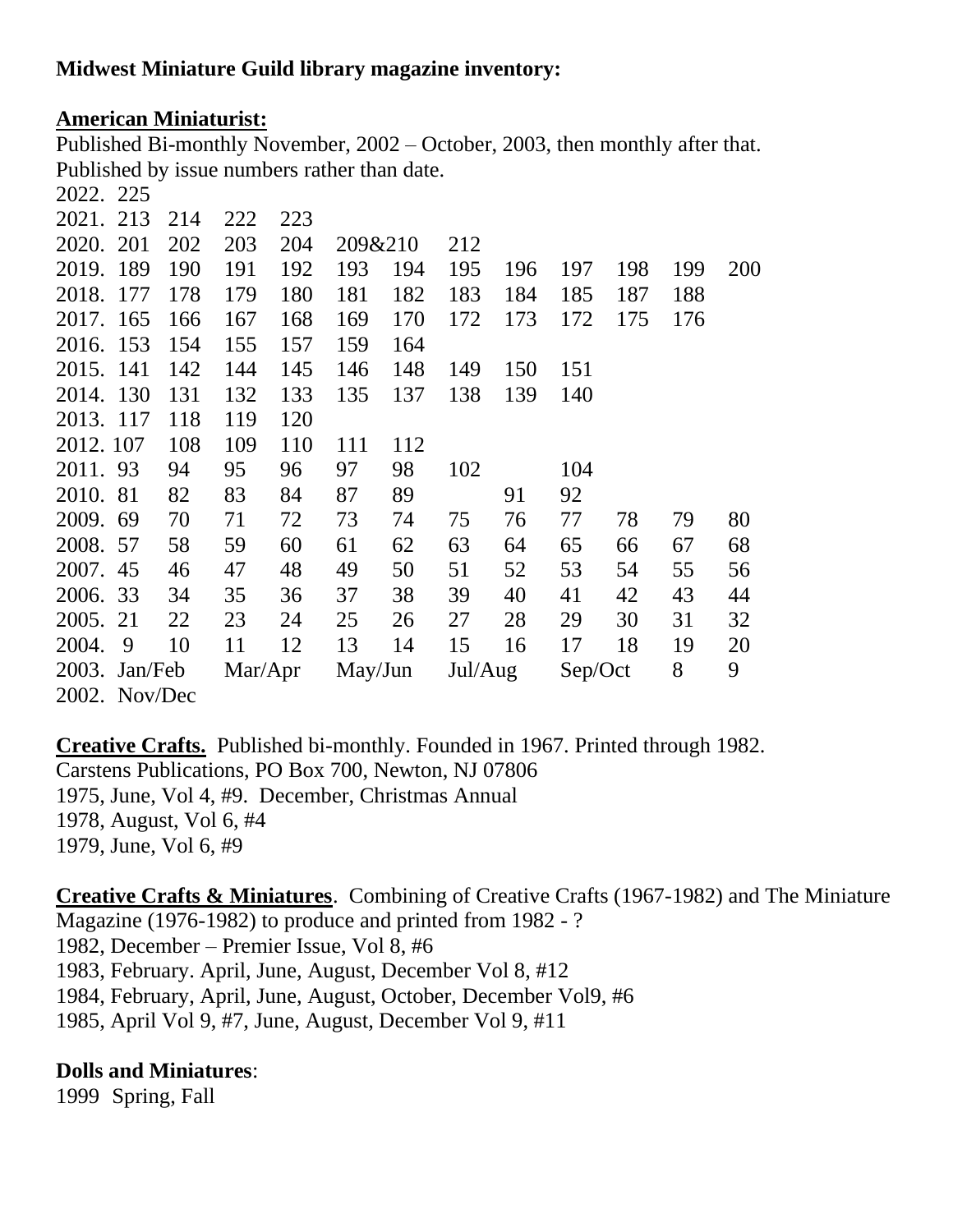# **Dollhouse and Miniature Scene**: Printed in England

| 1994 Jun/Jul Dec/Jan<br>1995 Oct/Nov<br>1997 Jan Feb Apr May Aug Sep Oct Nov Dec | Dec                                    |
|----------------------------------------------------------------------------------|----------------------------------------|
|                                                                                  |                                        |
|                                                                                  |                                        |
|                                                                                  |                                        |
| 1998 Jan Feb Mar May Jun Jul Aug Sep Oct Nov Dec                                 |                                        |
| 1999 Jan Feb Mar Apr May Jun Nov                                                 |                                        |
| 2000 Feb Mar Apr May Jun Jul Aug Sep                                             | Oct<br>Dec                             |
| 2001 Jan                                                                         | Mar Apr May Jun Jul Aug Sep Oct<br>Dec |
| 2003 Jul<br>Oct                                                                  |                                        |
| 2004 Feb                                                                         |                                        |
| 2005 Mar Sep                                                                     |                                        |
| 2006 Feb<br>Sep                                                                  |                                        |
| 2014 Sep                                                                         |                                        |
| 2016 Feb                                                                         |                                        |
| 2017 Feb                                                                         |                                        |

**Dollhouse Miniatures**. Published previously as Nutshell News from 1971 to Aug, 1997. Published monthly 1997-2007. Bi-monthly from 2008 onward.

| 1997 |         |     |         |     |         |     |         |     | Sep     | Oct | <b>Nov</b> | Dec |
|------|---------|-----|---------|-----|---------|-----|---------|-----|---------|-----|------------|-----|
| 1998 | Jan     | Feb | Mar     | Apr | May     | Jun | Jul     | Aug | Sep     | Oct | <b>Nov</b> | Dec |
| 1999 | Jan     | Feb | Mar     | Apr | May     | Jun | Jul     | Aug | Sep     | Oct | <b>Nov</b> | Dec |
| 2000 | Jan     | Feb | Mar     | Apr | May     | Jun | Jul     | Aug | Sep     | Oct | <b>Nov</b> | Dec |
| 2001 | Jan     | Feb | Mar     | Apr | May     | Jun | Jul     | Aug | Sep     | Oct | <b>Nov</b> | Dec |
| 2002 | Jan     | Feb | Mar     | Apr | May     | Jun | Jul     | Aug | Sep     | Oct | <b>Nov</b> | Dec |
| 2003 | Jan     | Feb | Mar     | Apr | May     | Jun | Jul     | Aug | Sep     | Oct | <b>Nov</b> | Dec |
| 2004 | Jan     | Feb | Mar     | Apr | May     | Jun | Jul     | Aug | Sep     | Oct | <b>Nov</b> | Dec |
| 2005 | Jan     | Feb | Mar     |     | May     | Jun | Jul     | Aug | Sep     | Oct | <b>Nov</b> | Dec |
| 2006 | Jan     | Feb | Mar     | Apr | May     | Jun | Jul     | Aug | Sep     | Oct | <b>Nov</b> | Dec |
| 2007 | Jan     | Feb | Mar     | Apr | May     | Jun | Jul     | Aug | Sep     | Oct | <b>Nov</b> | Dec |
| 2008 | Jan/Feb |     | Mar/Apr |     | May/Jun |     | Jul/Aug |     | Sep/Oct |     | Nov/Dec    |     |
| 2009 | Jan/Feb |     | Mar/Apr |     | May/Jun |     | Jul/Aug |     | Sep/Oct |     | Nov/Dec    |     |
| 2010 | Jan/Feb |     | Mar/Apr |     | May/Jun |     | Jul/Aug |     | Sep/Oct |     | Nov/Dec    |     |
| 2011 | Jan/Feb |     | Mar/Apr |     | May/Jun |     | Jul/Aug |     | Sep/Oct |     | Nov/Dec    |     |
| 2012 | Jan/Feb |     | Mar/Apr |     | May/Jun |     | Jul/Aug |     | Sep/Oct |     | Nov/Dec    |     |
| 2013 | Jan/Feb |     | Mar/Apr |     | May/Jun |     | Jul/Aug |     | Sep/Oct |     | Nov/Dec    |     |
| 2014 | Jan/Feb |     | Mar/Apr |     | May/Jun |     | Jul/Aug |     | Sep/Oct |     | Nov/Dec    |     |
| 2015 | Jan/Feb |     | Mar/Apr |     | May/Jun |     | Jul/Aug |     | Sep/Oct |     | Nov/Dec    |     |
| 2016 | Jan/Feb |     | Mar/Apr |     | May/Jun |     | Jul/Aug |     | Sep/Oct |     | Nov/Dec    |     |
| 2017 | Jan/Feb |     | Mar/Apr |     | May/Jun |     | Jul/Aug |     | Sep/Oct |     | Nov/Dec    |     |
| 2018 | Jan/Feb |     | Mar/Apr |     | May/Jun |     | Jul/Aug |     | Sep/Oct |     | Nov/Dec    |     |
| 2019 |         |     | Mar/Apr |     |         |     | Jul/Aug |     | Sep/Oct |     | Nov/Dec    |     |
| 2020 | Jan/Feb |     | Mar/Apr |     |         |     |         |     | Sep-Dec |     |            |     |
| 2021 | #79     |     | #80     |     | #81     |     | #82     |     | #83     |     |            |     |
| 2022 | Jan/Feb |     | Mar/Apr |     | May/Jun |     | Jul/Aug |     | Sep/Oct |     | Nov/Dec    |     |
|      |         |     |         |     |         |     |         |     |         |     |            |     |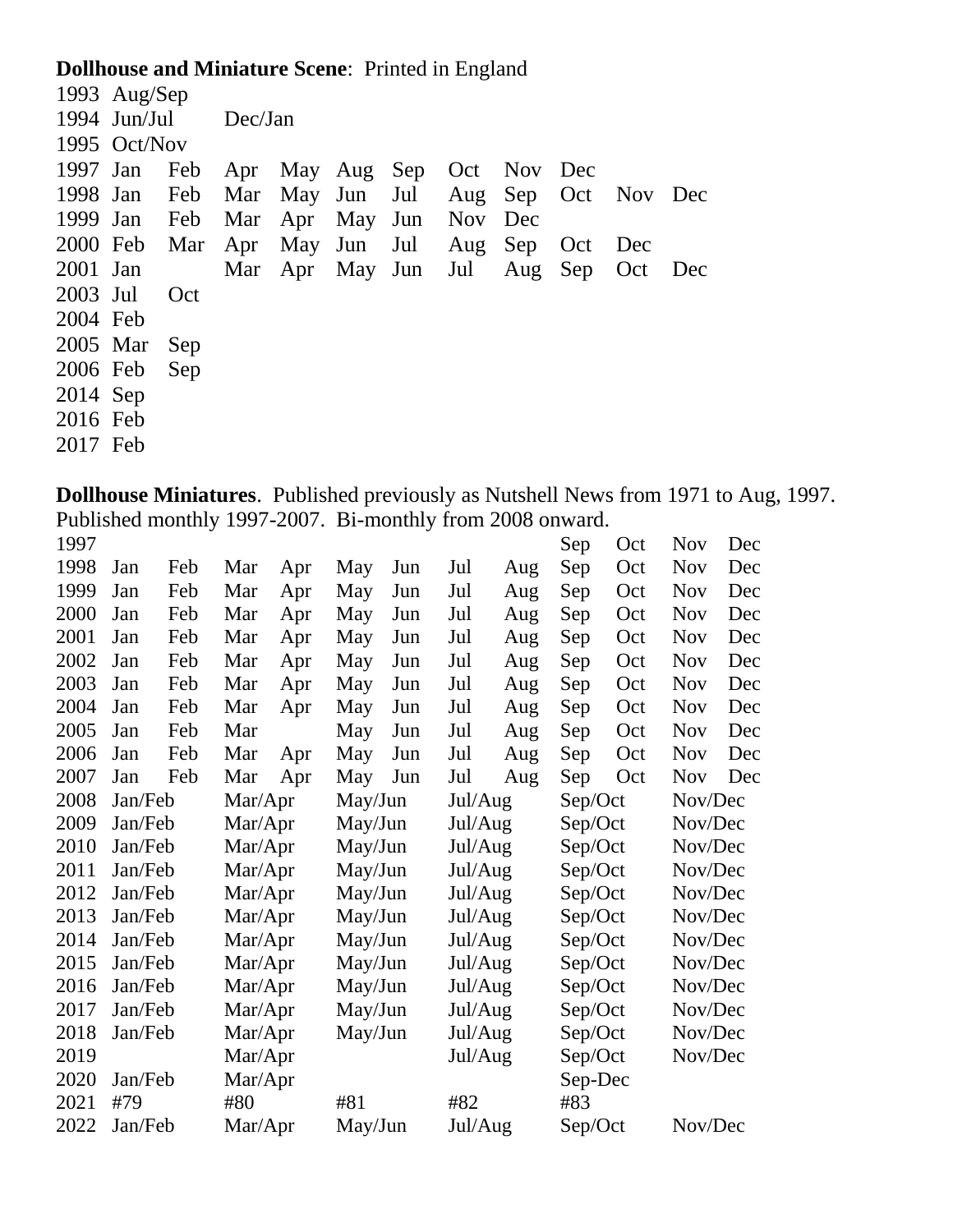## **Dolls House Magazine**: Printed in England.

|          | 1998 Apr $(\#1)$  |  |                              |            |                                      |  |
|----------|-------------------|--|------------------------------|------------|--------------------------------------|--|
|          | 1999 Apr Jun      |  |                              |            |                                      |  |
| 2001 Jun |                   |  |                              |            |                                      |  |
|          | 2003 Jul Aug Sept |  |                              | <b>Nov</b> |                                      |  |
| 2004 Aug |                   |  |                              |            |                                      |  |
|          |                   |  | 2006 Jun Jul Aug Sep Oct Nov |            |                                      |  |
|          |                   |  |                              |            | 2007 Jan Feb Apr May Sep Oct Nov Dec |  |
|          |                   |  | 2008 Feb Mar Apr Jun Jul Aug |            |                                      |  |
| 2012 Oct |                   |  |                              |            |                                      |  |

**Dolls House Projects**: Printed in England. Quarterly 1998-

| 1998 | Winter $(Vol 1, #4)$ |      |
|------|----------------------|------|
| 1999 | Fall                 |      |
| 2000 | Winter               |      |
| 2001 | Sumer                | Fall |
| 2002 | Winter               |      |
| 2003 | Summer               | Fall |

Spring

**Dolls House World**: Printed in England. Bi-monthly starting May/June 1989, monthly in 1996

| 1989 | May/Jun    |     | Jul/Aug |     | Nov/Dec |     |            |     |            |     |            |     |
|------|------------|-----|---------|-----|---------|-----|------------|-----|------------|-----|------------|-----|
| 1990 | Mar/Apr    |     | May/Jun |     | Jul/Aug |     | Sep/Oct    |     | Nov/Dec    |     |            |     |
| 1991 | Jan/Feb    |     | Mar/Apr |     | May/Jun |     | Jul/Aug    |     | Sep/Oct    |     | Nov/Dec    |     |
| 1992 | Jan/Feb    |     | May/Jun |     | Jul/Aug |     | Sep/Oct    |     |            |     |            |     |
| 1993 | Mar/Apr    |     | May/Jun |     | Jul/Aug |     |            |     |            |     |            |     |
| 1995 | Jun/Jul    |     | Aug/Sep |     | Oct/Nov |     | Dec/Jan    |     |            |     |            |     |
| 1996 | Mar        | Apr | May     | Jun | Jul     | Aug | Sep        | Oct | <b>Nov</b> | Dec |            |     |
| 1997 | Jan        | Feb | Mar     | Apr | May     | Jun | Jul        | Aug | Sep        | Oct | <b>Nov</b> | Dec |
| 1998 | Jan        | Feb | Mar     | Apr | May     | Jun | Jul        | Aug | Sep        | Oct | <b>Nov</b> | Dec |
| 1999 | Apr        | May | Jun     |     |         |     |            |     |            |     |            |     |
| 2000 | Jun        | Jul |         |     |         |     |            |     |            |     |            |     |
| 2001 | Apr        | May |         |     |         |     |            |     |            |     |            |     |
| 2002 | Feb        | Apr |         |     |         |     |            |     |            |     |            |     |
| 2005 | Apr        | May | Jun     | Jul | Aug     | Oct | <b>Nov</b> | Dec |            |     |            |     |
| 2006 | Jan        | Mar | Jun     | Jul | Aug     | Oct | <b>Nov</b> |     |            |     |            |     |
| 2007 | Jan        | Feb | Mar     |     |         |     |            |     |            |     |            |     |
| 2008 | Aug        |     |         |     |         |     |            |     |            |     |            |     |
| 2016 | <b>Nov</b> | Dec |         |     |         |     |            |     |            |     |            |     |
| 2017 | Jan        | Feb | Mar     | Apr | May Jun |     | Jul        | Aug | Sep        | Oct | Nov Dec    |     |
| 2018 | Jan        | Feb | Mar     | Apr | May     | Jun | Jul        | Aug | Dec        |     |            |     |
| 2019 | Jan        |     |         |     |         |     |            |     |            |     |            |     |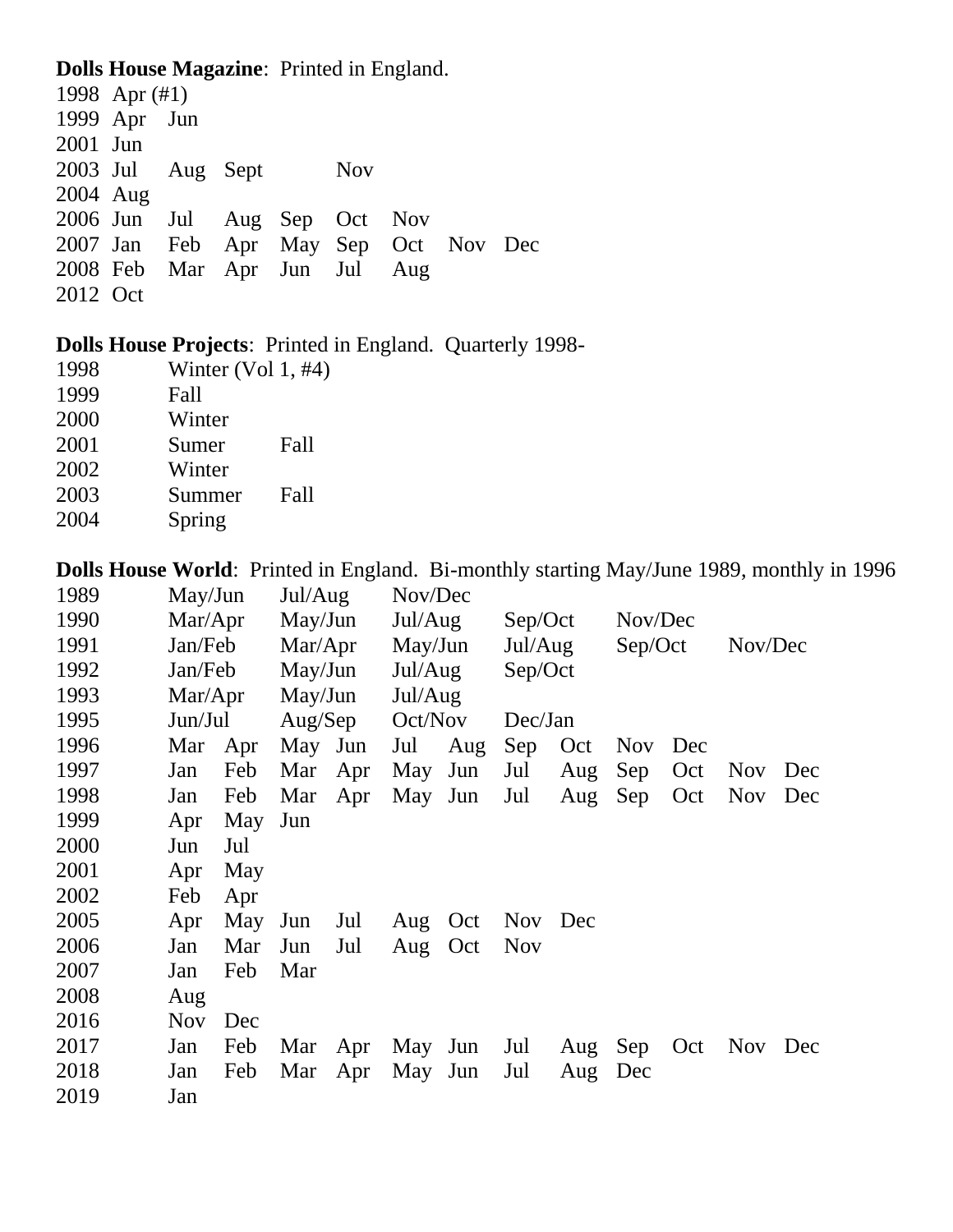### **Dolls in Miniature**: Started in 1990.

 Winter Spring Fall Winter Summer

### **Hobby Builders Supply** (product catalog). Published 3 times a year.

| 1989 | May-Aug   |         |         |
|------|-----------|---------|---------|
| 1990 | Jan-April | May-Aug | Sep-Dec |
| 1991 | May-Aug   |         |         |

#### **Home Miniaturist:** Printed in England.<br>1002. Are Sample Dec Jan  $1002 \text{ A}$ ug-Sep Dec-

| $1992$ Aug-Sep | Dec-Jan |         |                 |  |
|----------------|---------|---------|-----------------|--|
| 1993 Feb-Mar   | Apr-May | Jun-Jul | Aug-Sep         |  |
| 1994 Feb-Mar   | Apr-May | Jun-Jul | Aug-Sep Oct-Nov |  |
| 1995 Feb-Mar   | Dec-Jan |         |                 |  |
| 1996 Feb-Mar   |         |         |                 |  |

### **International Dolls' House News**: Started in 1967.

 Summer Summer Feb May Sep Jun Aug Dec/Jan Feb Mar Jan Feb/Mar Apr/May Jun/Jul Jun/Jul Oct/Nov Dec/Jan Dec/Jan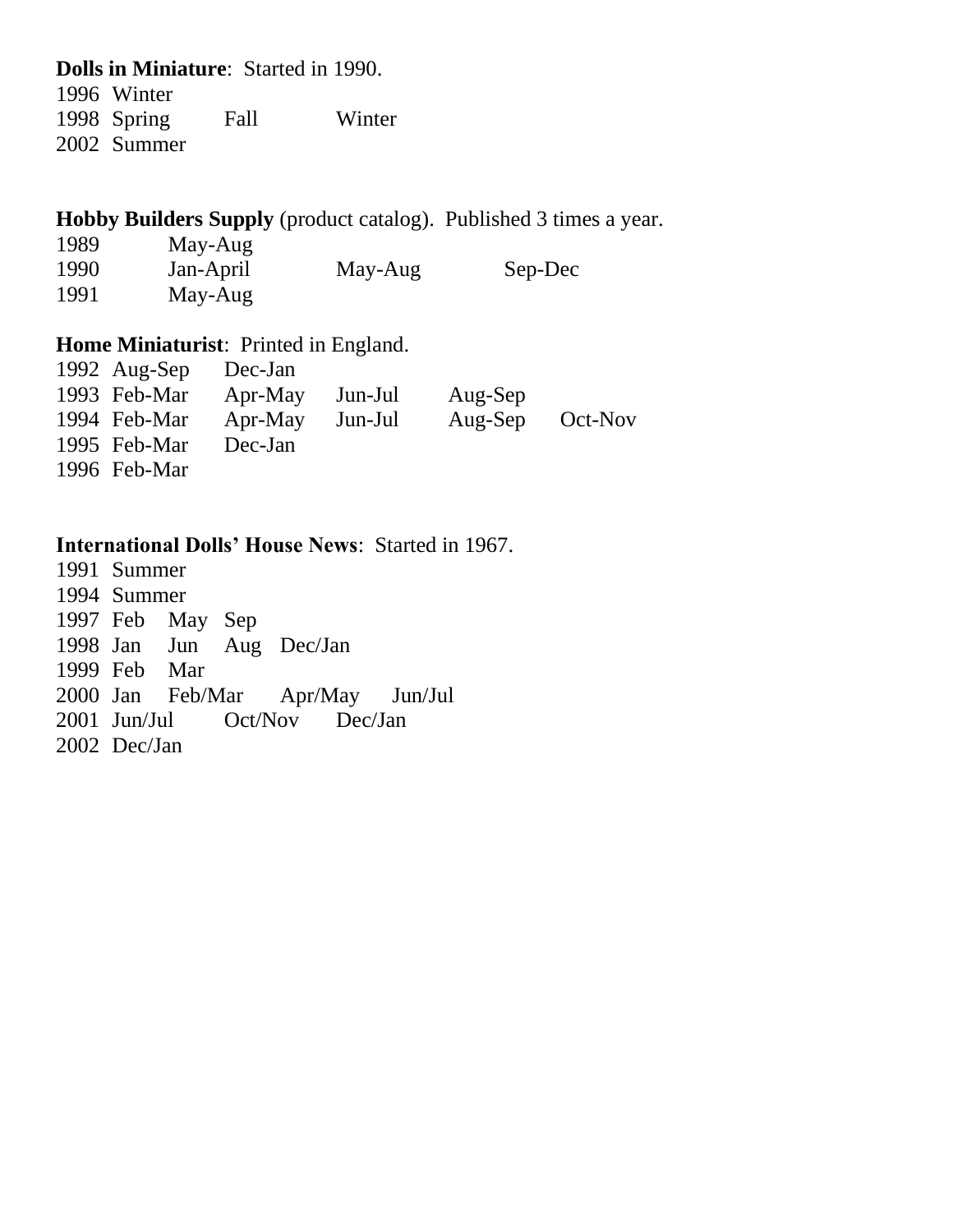**Miniature Collector (298) issues**. Quarterly in 1977, 6 issues/yr 1978 - 1984; quarterly 1985- 1994; 8 issues/yr to 1999, 11 issues in 2000 and monthly through 2018. 347 issues.<br>1985 Fall Winter  $F_9$ <sup>11</sup> Winter

| 1 J O J  |         | r an          | $\mathbf{v}$ incl |     |                 |     |         |      |          |        |            |     |
|----------|---------|---------------|-------------------|-----|-----------------|-----|---------|------|----------|--------|------------|-----|
| 1986     |         | <b>Spring</b> |                   |     | Summer          |     |         | Fall |          | Winter |            |     |
| 1987     |         | Jan/Feb       |                   |     | Summer          |     |         | Fall |          | Winter |            |     |
| 1988     |         | <b>Spring</b> |                   |     | Summer          |     |         | Fall |          | Winter |            |     |
| 1989     |         | <b>Spring</b> |                   |     | Summer          |     |         | Fall |          | Winter |            |     |
| 1990     |         | <b>Spring</b> |                   |     | Summer          |     |         | Fall |          | Winter |            |     |
| 1991     |         | <b>Spring</b> |                   |     | Summer          |     |         | Fall |          | Winter |            |     |
| 1992     |         | Spring        |                   |     | Summer          |     |         | Fall |          |        |            |     |
| 1993     |         | Spring        |                   |     | Summer          |     |         | Fall |          | Winter |            |     |
| 1994     |         | Spring        |                   |     | May/Jun         |     | Jul/Aug |      | Sept/Oct |        | Nov/Dec    |     |
| 1995     | Jan/Feb |               | Mar/Apr           |     | May/Jun         |     | Jul/Aug |      | Sep/Oct  |        | Nov/Dec    |     |
| 1996     | Jan/Feb |               | Mar/Apr           |     | May/Jun         |     | Jul/Aug |      | Sep      | Oct    | Nov/Dec    |     |
| 1997     | Jan/Feb |               | Mar               | Apr | May/Jun         |     | Jul/Aug |      | Sep      | Oct    | Nov/Dec    |     |
| 1998     | Jan/Feb |               | Mar               |     | May/Jun         |     | Jul/Aug |      | Sep      | Oct    | Nov/Dec    |     |
| 1999     | Jan/Feb |               | Mar               | Apr | May/Jun         |     | Jul/Aug |      | Sep      | Oct    | Nov/Dec    |     |
| 2000     | Jan     | Feb           | Mar               | Apr | May             | Jun | Jul     | Aug  | Sep      | Oct    | <b>Nov</b> | Dec |
| 2001     | Jan     | Feb           | Mar               | Apr | May             | Jun | Jul     | Aug  | Sep      | Oct    | <b>Nov</b> | Dec |
| 2002     | Jan     | Feb           | Mar               | Apr | May             | Jun | Jul     | Aug  | Sep      | Oct    | <b>Nov</b> | Dec |
| 2003     | Jan     | Feb           | Mar               | Apr | May             | Jun | Jul     | Aug  | Sep      | Oct    | <b>Nov</b> | Dec |
| 2004     | Jan     | Feb           | Mar               | Apr | May             |     |         | Aug  | Sep      | Oct    | <b>Nov</b> | Dec |
| 2005     | Jan     | Feb           | Mar               | Apr | May             | Jun | Jul     | Aug  | Sep      | Oct    |            | Dec |
| 2006     | Jan     | Feb           | Mar               |     | May             | Jun | Jul     | Aug  | Sep      | Oct    | <b>Nov</b> | Dec |
| 2007     | Jan     | Feb           | Mar               | Apr | May             | Jun | Jul     | Aug  | Sep      | Oct    | <b>Nov</b> | Dec |
| 2008     |         | Feb           | Mar               | Apr | May             | Jun | Jul     | Aug  | Sep      | Oct    | <b>Nov</b> | Dec |
| 2009     | Jan     | Feb           | Mar               | Apr | May             | Jun | Jul     | Aug  | Sep      | Oct    | <b>Nov</b> | Dec |
| 2010     | Jan     | Feb           | Mar               | Apr | May             | Jun | Jul     | Aug  | Sep      | Oct    | <b>Nov</b> | Dec |
| 2011     | Jan     | Feb           | Mar               | Apr | May             | Jun | Jul     | Aug  | Sep      | Oct    | <b>Nov</b> | Dec |
| 2012     | Jan     | Feb           | Mar               | Apr | May             | Jun | Jul     | Aug  | Sep      | Oct    | <b>Nov</b> | Dec |
| 2013 Jan |         | Feb           |                   |     | Mar Apr May Jun |     | Jul     | Aug  | Sep      | Oct    | Nov Dec    |     |
| 2014 Jan |         | Feb           | Mar               | Apr | May             | Jun | Jul     | Aug  | Sep      | Oct    | <b>Nov</b> | Dec |
| 2015 Jan |         | Feb           | Mar               | Apr | May             | Jun | Jul     | Aug  | Sep      | Oct    | <b>Nov</b> | Dec |
| 2016 Jan |         | Feb           | Mar               | Apr | May             | Jun | Jul     | Aug  | Sep      | Oct    | <b>Nov</b> | Dec |
| 2017     | Jan     | Feb           | Mar               | Apr | May             | Jun | Jul     | Aug  | Sep      | Oct    | <b>Nov</b> | Dec |
| 2018 Jan |         | Feb           | Mar               | Apr | May             | Jun | Jul     | Aug  | Sep      |        |            |     |

**Miniature Dealer:** (Source catalog) Started in 1976. Jan Mar Apr May Jun Jul Sep Oct Nov Dec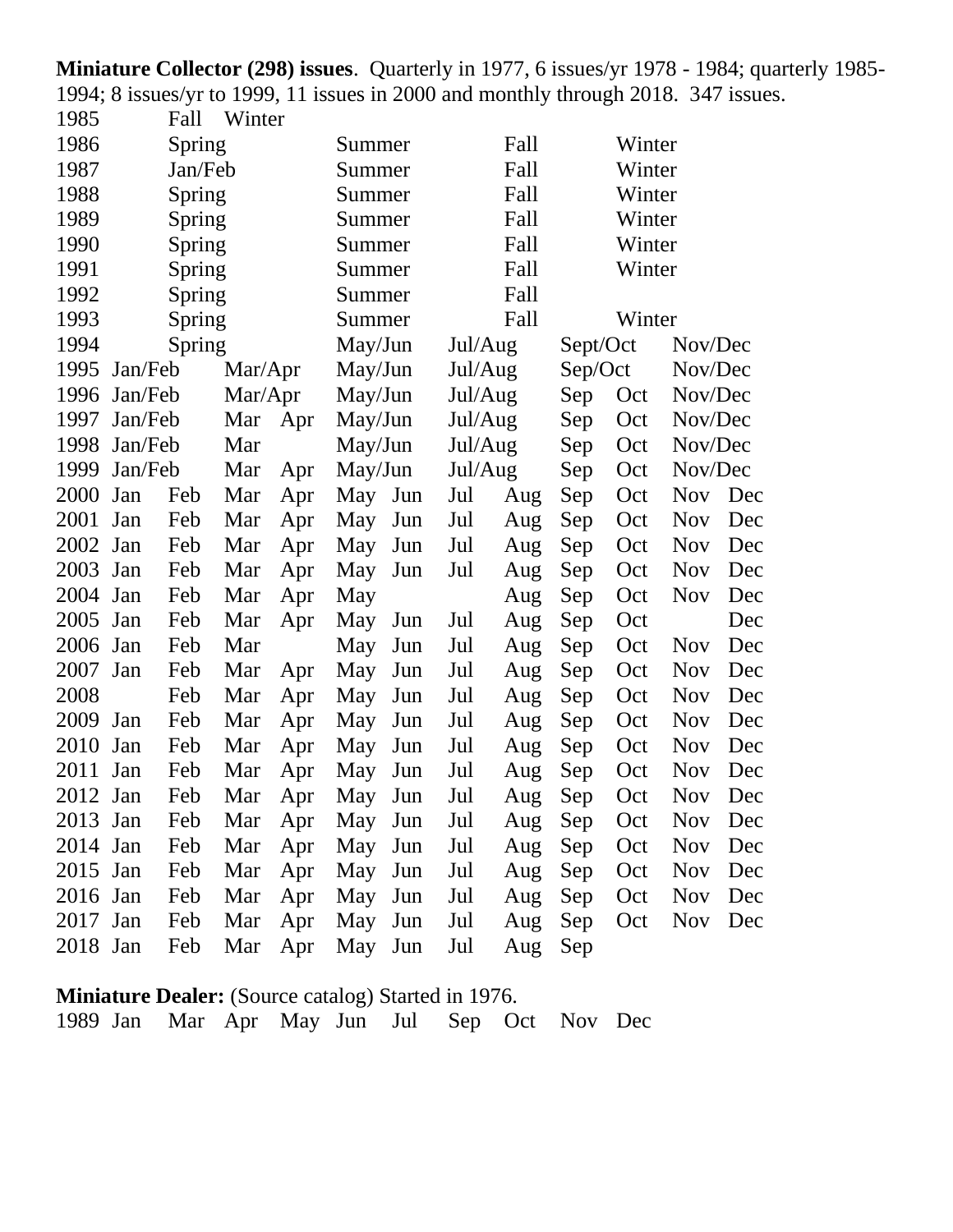### **Miniature Magazine:**

Offshoot of Creative Crafts magazine (pub annually 1976 & 1977; quarterly 1978-1982) May (Vol 1, #1) 1977 (Vol 1, #2) Winter (Vol 1, #4) Fall (Vol 2, #2) Spring Summer Fall Winter (Vol 3, #4) 1981 Spring Fall Winter (Vol 3, #8) Spring Summer Fall (Vol 3, #11)

**Miniature World**: Published Bi-monthly starting in 1978 Aug (vol 2, #4)

**Miniatures Construccion & Coleccionismo**. Printed in Spain. Published 1996-

| 1996     |      |                             |                     |                               |      |  |     |     |             |             | Dec $(\#1)$ |
|----------|------|-----------------------------|---------------------|-------------------------------|------|--|-----|-----|-------------|-------------|-------------|
| 1997     | Jan  | Feb Mar Apr May Jun Jul/Aug |                     |                               |      |  |     |     | Sep Oct Nov |             | Dec         |
| 1998     | Jan  |                             |                     |                               |      |  |     |     |             |             |             |
| 1999     | Jan  | Feb                         | Apr Dec             |                               |      |  |     |     |             |             |             |
| 2000     | Jan  | Feb                         | Mar Apr May Jun Jul |                               |      |  | Aug | Sep | Oct         | Nov         | Dec         |
| 2001     | Jan  | Feb                         |                     | Mar Apr May Jun Jul           |      |  | Aug | Sep |             | Oct Nov Dec |             |
| 2002     | Mar  | Jun                         | Sep                 |                               |      |  |     |     |             |             |             |
| 2003     | May  | Jun                         |                     |                               |      |  |     |     |             |             |             |
| 2006     | Aug  |                             |                     |                               |      |  |     |     |             |             |             |
| Vol. $7$ | #68  | #70                         | #71                 | #73                           | #75  |  |     |     |             |             |             |
| Vol. 8   | #81  | #82                         | #83                 | #85                           | #86  |  |     |     |             |             |             |
| Vol.9    | #90  | #93                         | #96                 | #98                           |      |  |     |     |             |             |             |
| Vol. 11  | #100 | #101                        |                     | #109 #111 #113 #114 #115 #120 |      |  |     |     |             |             |             |
| Vol. 12  |      | #121 #122 #123              |                     |                               |      |  |     |     |             |             |             |
| Vol. 13  |      | #124 #125 #126 #127         |                     |                               | #131 |  |     |     |             |             |             |

**Miniatures Showcase**: Published quarterly starting fall of 1986-1992, then bi-monthly 1993 – 1086

| 1986 |         |         |         | Fall    |         |         |
|------|---------|---------|---------|---------|---------|---------|
| 1987 | Spring  |         | Summer  | Fall    | Winter  |         |
| 1988 | Spring  |         | Summer  | Fall    | Winter  |         |
| 1989 | Spring  |         | Summer  | Fall    | Winter  |         |
| 1990 | Spring  |         | Summer  | Fall    | Winter  |         |
| 1991 | Spring  |         | Summer  | Fall    | Winter  |         |
| 1992 | Spring  |         | Summer  | Fall    | Winter  |         |
| 1993 | Jan/Feb | Mar/Apr | May/Jun | Jul/Aug | Sep/Oct | Nov/Dec |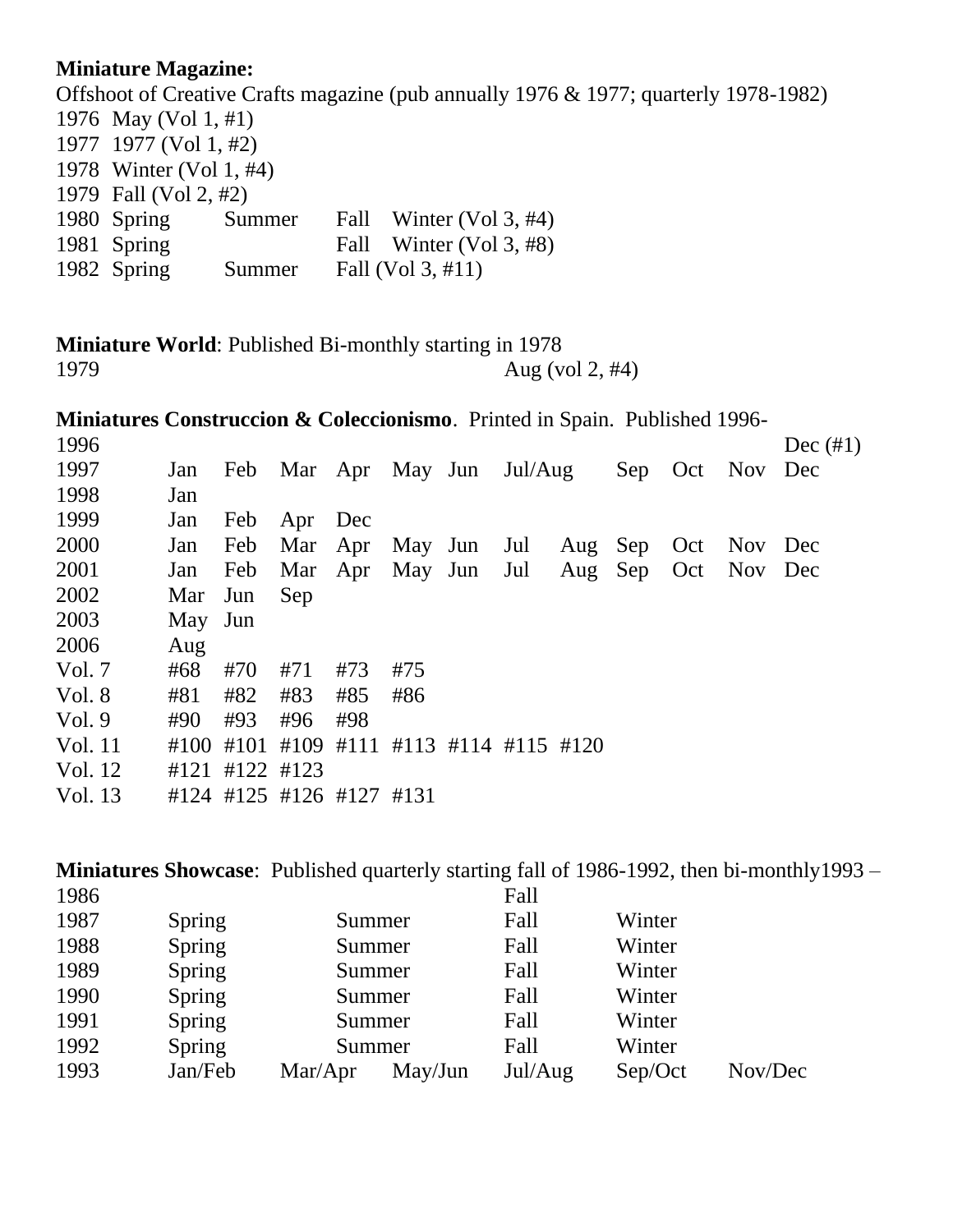### **Mott Miniature Workshop:**

 Vol 1 #1 Vol 1 #2 Vol 1 #3 1974 Vol 1 #4 Vol 2 #2<br>1975 Vol 2 #4 Vol 2 #5 Vol 2 #4 Vol 2 #5 Vol 3 1976 Vol 4 Vol 5

### **N.A.M.E. House Party**. Printed for Conventions.

- November Anaheim, CA
- August Milwaukee, WI
- May Denver, Co
- July Washington DC
- July St Louis, MS
- July Chicago, IL
- July Minneapolis, MN
- July Minneapolis, MN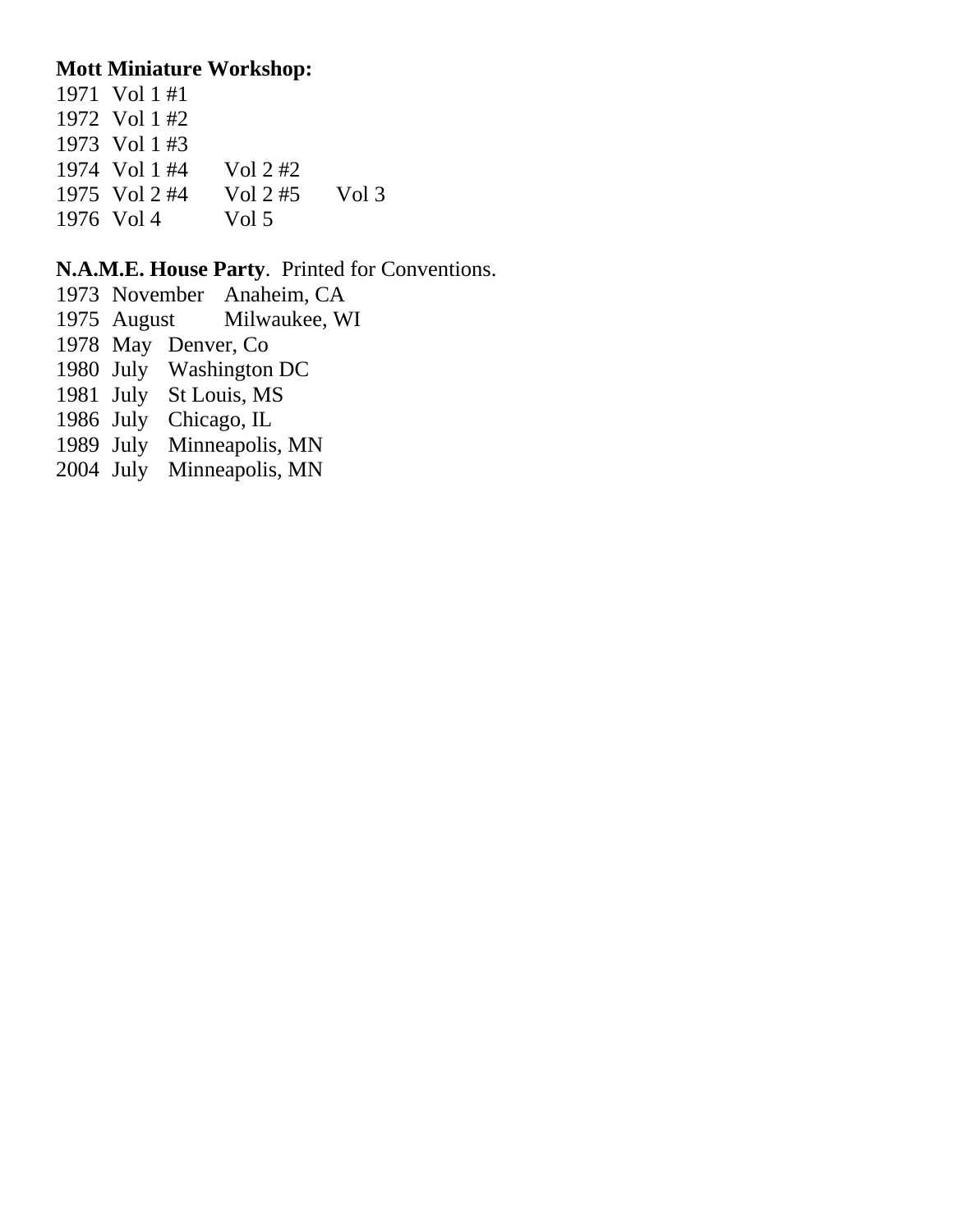|      |         |         | N.A.M.E. Miniature Gazette. Issued quarterly starting September, 1972 |                   |         |         |
|------|---------|---------|-----------------------------------------------------------------------|-------------------|---------|---------|
| 1972 |         |         |                                                                       | Sep $(Vol 1, #1)$ |         |         |
| 1973 |         |         |                                                                       | Sep               |         | Dec     |
| 1974 | Mar     |         | Jun                                                                   | Sep               |         |         |
| 1975 | Mar     |         | Jun                                                                   | Sep               |         |         |
| 1976 | Mar     |         | Jun                                                                   | Sep               |         |         |
| 1977 | Mar     |         | Jun                                                                   | Sep               |         | Dec     |
| 1978 | Spr     |         | Sum                                                                   | Fall              |         | Win     |
| 1979 | Spr     |         | Sum                                                                   | Fall              |         | Win     |
| 1980 | Spr     |         | Sum                                                                   | Fall              |         | Win     |
| 1981 | Spr     |         | Sum                                                                   | Fall              |         | Win     |
| 1982 | Spr     |         | Sum                                                                   | Fall              |         | Win     |
| 1983 | Spr     |         | Sum                                                                   | Fall              |         | Win     |
| 1984 | Spr     |         | Sum                                                                   | Fall              |         | Win     |
| 1985 | Spr     |         | Sum                                                                   | Fall              |         | Win     |
| 1986 | Spr     |         | Sum                                                                   | Fall              |         | Win     |
| 1987 | Spr     |         | Sum                                                                   | Fall              |         | Win     |
| 1988 | Spr     |         | Sum                                                                   | Fall              |         | Win     |
| 1989 | Spr     |         | Sum                                                                   | Fall              |         | Win     |
| 1990 | Spr     |         | Sum                                                                   | Fall              |         | Win     |
| 1991 | Spr     |         | Sum                                                                   | Fall              |         | Win     |
| 1992 | Spr     |         | Sum                                                                   | Fall              |         | Win     |
| 1993 | Spr     |         | Sum                                                                   | Fall              |         | Win     |
| 1994 | Spr     |         | Sum                                                                   | Fall              |         |         |
| 1995 | Spr     |         | Sum                                                                   | Fall              |         | Win     |
| 1996 | Spr     |         | Sum                                                                   | Fall              |         | Win     |
| 1997 | Spr     |         | Sum                                                                   | Fall              |         | Win     |
| 1998 | Spr     |         | Sum                                                                   | Fall              |         | Win     |
| 1999 | Spr     |         | Sum                                                                   | Fall              |         | Win     |
| 2000 | Spr     |         |                                                                       | Fall              |         | Win     |
| 2001 |         |         |                                                                       |                   |         |         |
| 2002 |         |         |                                                                       | Jul/Aug           |         | Nov/Dec |
| 2003 |         | Mar/Apr |                                                                       |                   |         |         |
| 2004 | Jan/Feb | Mar/Apr | May/Jun                                                               | Jul/Aug           | Sep/Oct | Nov/Dec |
| 2005 |         |         | May/Jun                                                               | Jul/Aug           | Sep/Oct | Nov/Dec |
| 2006 | Jan/Feb |         | May/Jun                                                               |                   |         | Nov/Dec |
| 2017 | Jan/Feb | Mar/Apr | May/Jun                                                               | Jul/Aug           | Sep/Oct | Nov/Dec |
| 2018 |         |         | May/Jun                                                               | Jul/Aug           | Sep/Oct | Nov/Dec |
| 2019 | Jan/Feb | Mar/Apr |                                                                       |                   |         |         |